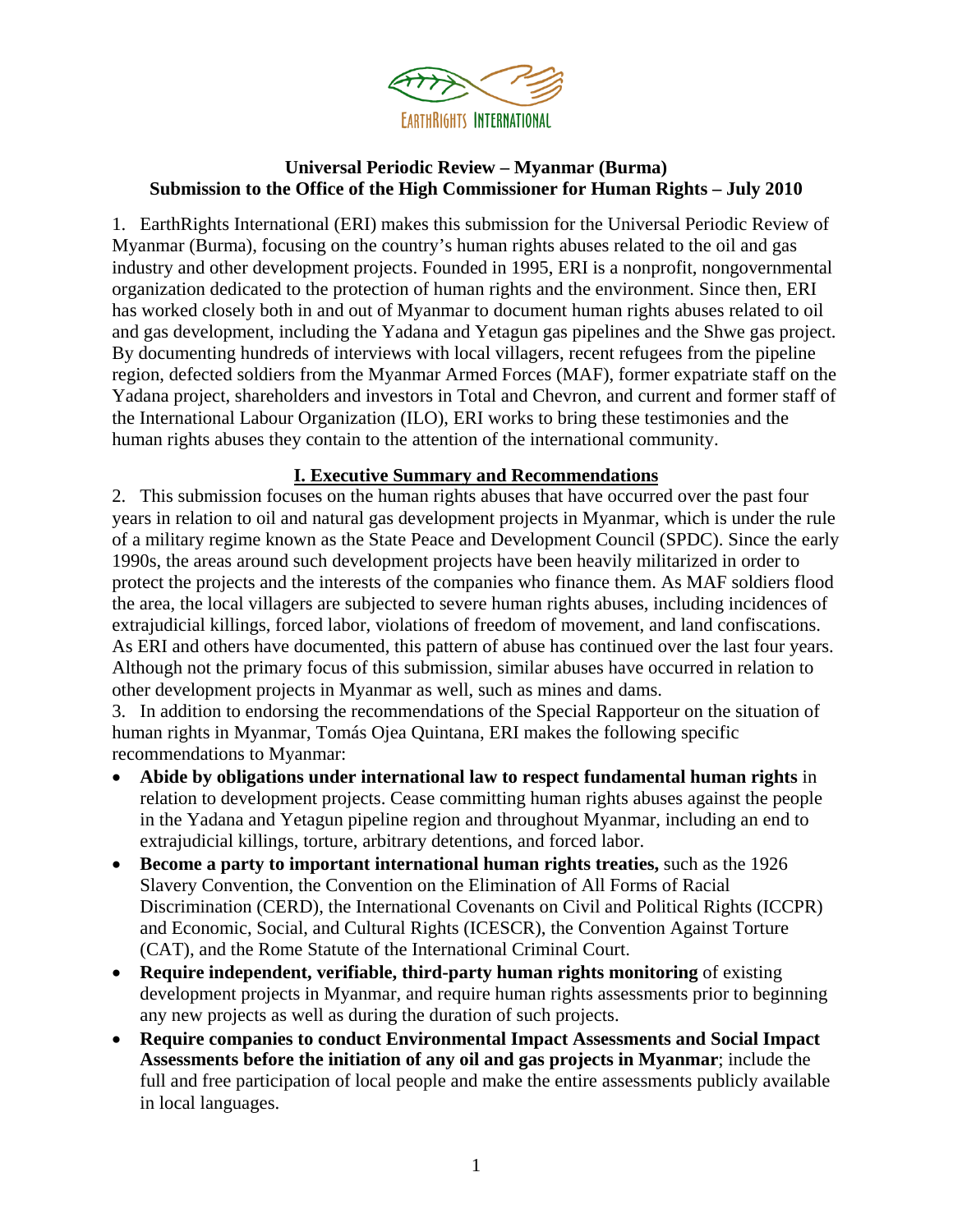# **EarthRights International July 2010 UPR Submission – Myanmar**

- **Require companies working on development projects to practice full revenue transparency on payments to the SPDC**, by immediately disclosing all revenues received from extractive projects.
- **Move toward adoption of the Extractive Industry Transparency Initiative (EITI)**  requiring disclosure of oil, gas, mining, and hydropower contracts and payments. A critical element of EITI is the tripartite cooperation of government, companies and civil society working to strengthen governance and development of natural resource revenue; currently, there is a complete absence of an independent civil society in Burma. The government should modify domestic laws and policies to allow for an independent and robust civil society as required under EITI. This will help ensure better corporate responsibility as well as increase the likelihood that Myanmar's citizens will benefit from the wealth generated from their country's natural resources.
- **Respect and protect the peoples' human right to participate in development decisions**  and the right, especially of the indigenous ethnic populations, to free, prior and informed consent. This right needs to be institutionalized; a first step would be to pass a Freedom of Information Act similar to the one in India which allows citizens to access information regarding current and upcoming projects.
- **Allow victims of forced labor to report violations to the ILO,** and facilitate the ILO's request to increase its capacity to work in Burma. Currently, Myanmar only allows two employees of the ILO to work in this country, and this lack of personnel will be a major obstacle to increasing the effective reporting of forced labor violations in all of Myanmar's mining, oil, gas, and hydroelectric development projects. Cease intimidation and punishment of victims of forced labor who file complaints with the ILO.

# **II. Background and Framework**

#### **A. Domestic laws**

4. Myanmar has few domestic laws specifically aimed at protecting human rights. Most notably, Order 1/99 bans the practice of forced labor and requires military and civilian officials to refrain from using civilians as unpaid laborers. While other abuses, such as torture, may be illegal under Myanmar law, there generally has been no effort at domestic enforcement, and aside from banning forced labor Myanmar's treaty obligations do not appear to have been specifically implemented in domestic law.

# **B. International obligations**

5. Myanmar has a dismal record regarding multinational human rights treaties; it is not a party to the ICCPR or ICESCR, CERD, CAT, the Rome Statute, or even the 1926 Slavery Convention. 6. However, Myanmar did vote in favor of the Universal Declaration of Human Rights (UDHR), the Declaration on the Right to Development, and the Declaration on the Rights of Indigenous Peoples. As a party to the United Nations Charter, Myanmar is committed to "promoting and encouraging respect for human rights and for fundamental freedoms." (Art. I(3).) Myanmar is also a party to the first three Geneva Conventions of 1949, the Convention on the Elimination of all forms of Discrimination Against Women (CEDAW), the Convention on the Rights of the Child (CRC), the Convention on the Prevention and Punishment of the Crime of Genocide, and the ILO's Forced Labour Convention (No. 29) (June 28, 1930). Myanmar is also subject to binding norms of customary international law, which encompasses many major human rights protections. (*See, e.g.*, Restatement (Third) of Foreign Relations Law of the United States § 702.)

7. Myanmar's binding obligations and voluntary commitments thus extend to, among other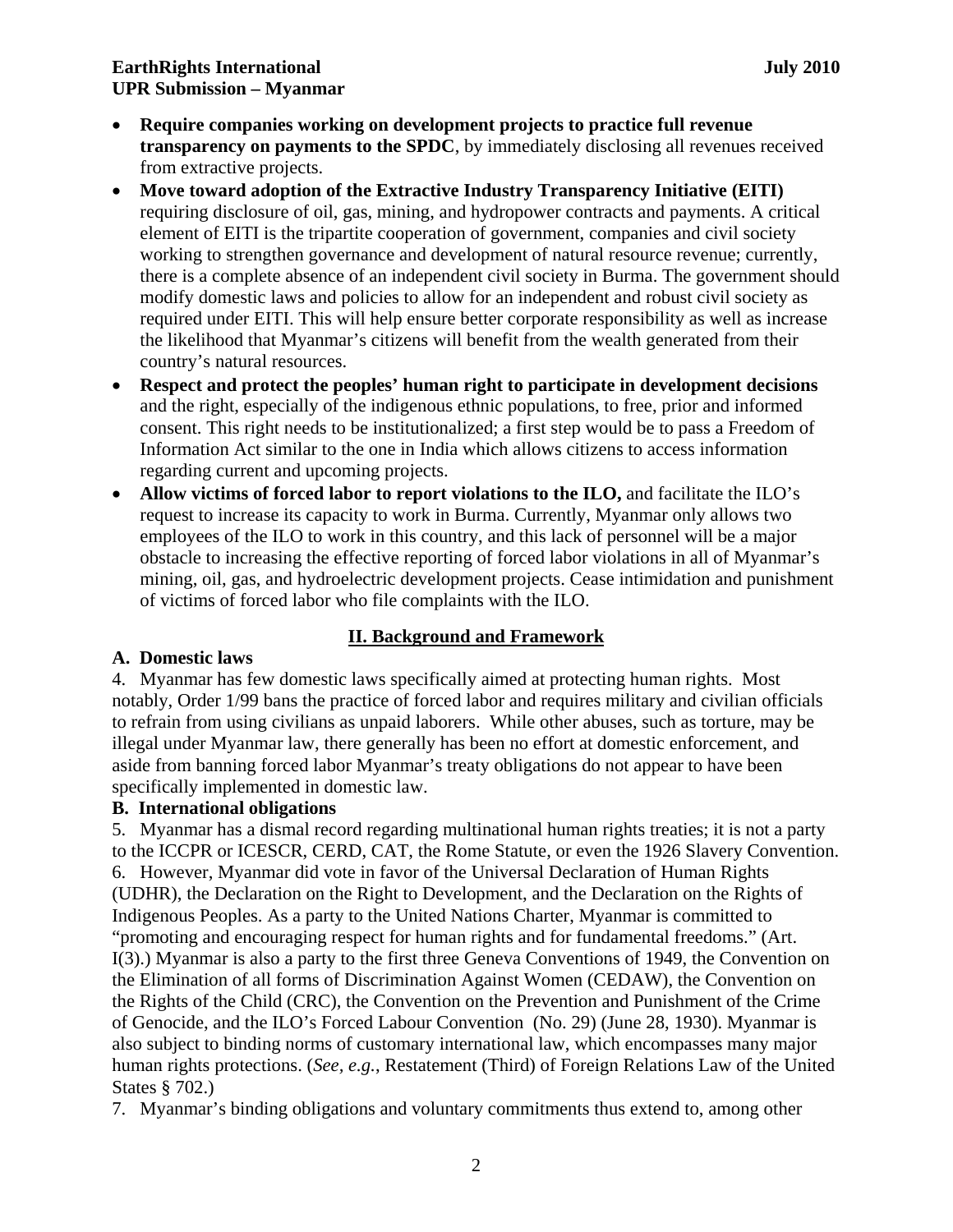# **EarthRights International July 2010 UPR Submission – Myanmar**

things, the **prohibition on crimes against humanity**, including widespread or systematic murder, torture, enslavement, population transfer, arbitrary detention, and persecution (*see, e.g.*, *Report of the Secretary General pursuant to paragraph 2 of Security Council resolution 808*, U.N. Doc. S/25704 (1993); the **prohibition on genocide** (Genocide Convention art. 1; Restatement § 702(a)); **prohibitions on summary executions and torture** in internal armed conflicts (Geneva Conventions, art. 3); the **right to security of person** and prohibition on **torture** (UDHR art. 3, art. 5; Restatement § 702(d)); the **right to life** and the **prohibition on summary execution and disappearance** (UDHR art. 3; Restatement § 702(c)); the **prohibition on forced labor** (Forced Labour Convention art. 1(1)); Restatement § 702(b); as a crime against humanity, *see* International Criminal Court, *Elements of Crimes*, at 6 & n.11.); the **right to freedom of movement** and the **prohibition on arbitrary forced relocation** (UDHR art. 13.1; *see* Marco Simons, *The Emergence of a Norm Against Arbitrary Forced Relocation*, Colum. Hum. Rts. L. Rev. 95, 124-129); the **prohibition on arbitrary detention** (UDHR art. 9; Restatement § 702(e)); the **right to property** (UDHR art. 17(2)); the **right of children to adequate nutrition, clothing, and housing**, which forbids actions that deprive their families of the ability to earn a livelihood (CRC art. 27); the **protection of children from sexual abuse** (CRC art. 34(1)); the **prohibition on child soldiers** under age 15 (CRC art. 38); the **rights of indigenous peoples to free, prior, and informed consent** before removal from their lands and in development decisions (Declaration on the Rights of Indigenous Peoples art. 10, art. 20); the **right to participation in development** (Declaration on the Right to Development, art. 2); and the **right to health** of children (CRC art. 24).

#### **III. Promotion and Protection of Human Rights on the Ground**

8. Myanmar has failed to protect human rights on the ground in relation to oil and gas development projects as required by its international and domestic obligations. ERI has extensively documented abuses in the pipeline region of Southern Myanmar, in which the Yadana and Yetagun natural gas pipelines flow; this submission summarizes documentation from ERI's reports *Energy Insecurity* (2010), *Total Impact* (2009), and *The Human Cost of Energy* (2008), all attached in the Annex. The Shwe Gas Movement has similarly documented abuses associated with the ongoing Shwe Gas Project in Western Myanmar, in reports such as *Corridor of Power* (2009) (*available at* http://www.shwe.org/Attachments/

CorridorofPower.pdf), and Arakan Oil Watch has done the same for oil and gas projects in Myanmar's Rakhine (Arakan) State, in reports such as *Blocking Freedom* (2008) (*available at* http://www.arakanoilwatch.org/images/report/Blocking%20Freedom.pdf). A massive new pipeline across Myanmar to China is now underway for the Shwe Gas Project, accompanied by an oil transshipment pipeline. The abuses documented thus far indicate that these new pipelines will contribute to serious human rights abuses.

9. Although the abuses associated with oil and gas development projects are similar to those experienced throughout Myanmar, such projects typically result in an increased military presence and an increase in abuses. (*Total Impact* at 34-35; *Blocking Freedom* at 5.) As the Shwe Gas Movement notes, "Incidents of increased deployment of troops for infrastructure projects are well-documented in Burma [Myanmar]." (*Corridor of Power* at 20.)

10. Work by ERI and others indicates that similar abuses are also associated with mining and dam projects in Myanmar. This has been documented in ERI's reports such as *Turning Treasure Into Tears: Mining, Dams and Deforestation in Shwegyin Township, Pegu Division, Burma* (2007) (*available at* http://www.earthrights.org/sites/default/files/publications/Turning-Treasureinto-Tears.pdf) and in parts of *Gaining Ground: Earth Rights Abused in Burma Exposed* (2008)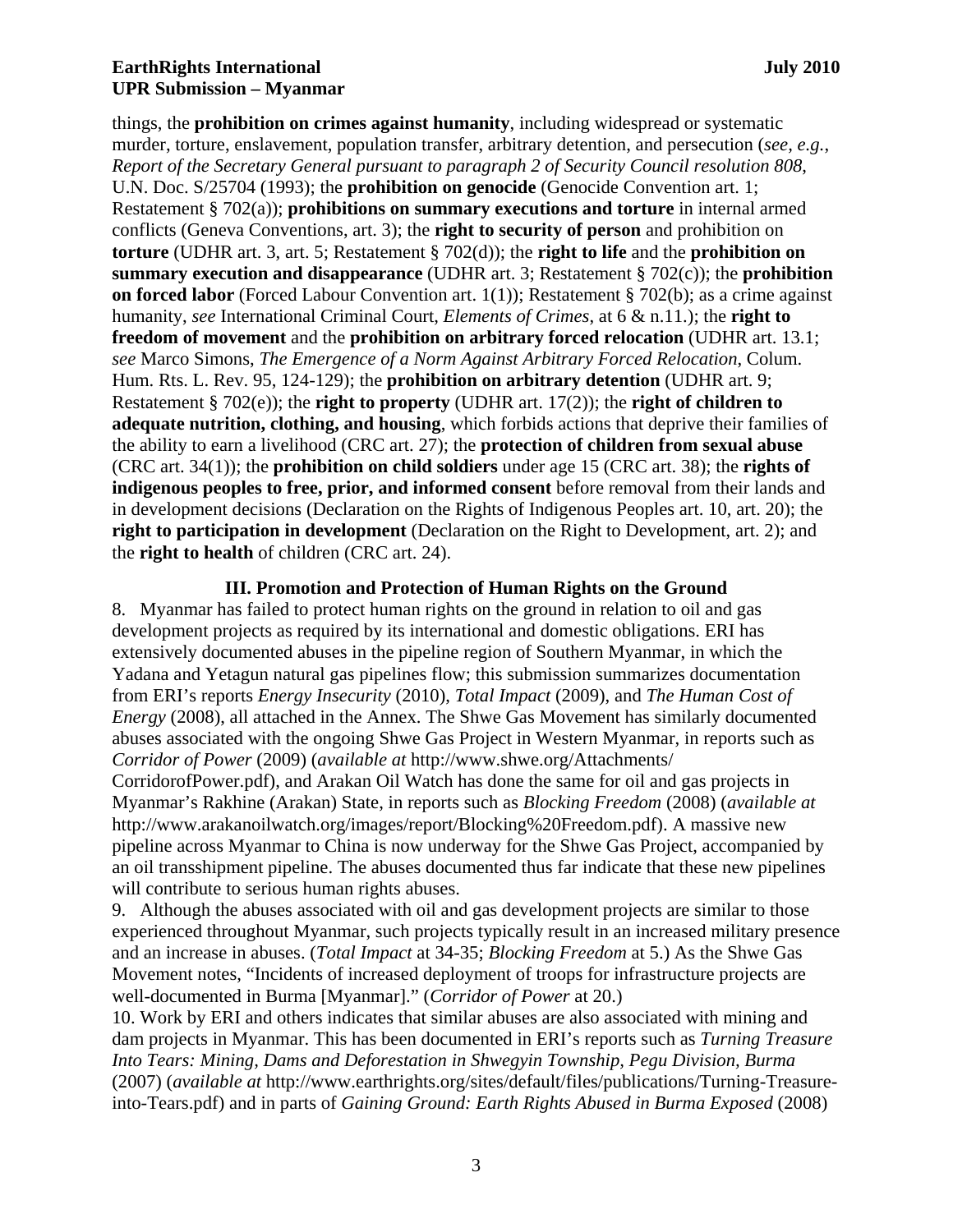# **EarthRights International distribution in the set of the set of the set of the set of the set of the set of the set of the set of the set of the set of the set of the set of the set of the set of the set of the set of the UPR Submission – Myanmar**

(*available at* http://www.earthrights.org/sites/default/files/publications/Gaining-Ground-ERSB-2008.pdf) and *From Grassroots to Global: Voices from Burma on Earth Rights Abuses* (2009) (*available at* http://www.earthrights.org/sites/default/files/publications/from-grassroots-toglobal.pdf).

11. **Extrajudicial Killings and Violations of the Right to Life:** People living in the vicinity of oil and gas projects have repeatedly suffered severe abuses at the hands of the MAF soldiers providing security for the projects, including extrajudicial killings. Infantry battalions providing security for the Yadana and Yetagun pipeline projects continue to murder local villagers in the pipeline region. In 2007, a boy from Shin Ta Pi village, within the pipeline security corridor, was killed by soldiers from infantry battalion 408. (*The Human Cost of Energy* at 32.) The same year, seven villagers from Ya Pu and Law Ther were detained by infantry battalion 273; one of them was killed after questioning at a military camp. (*Total Impact* at 33.) In March 2009, a soldier from infantry battalion 406 killed an ethnic Mon villager in Kyauk Sha Gwin village. (*Id.* at 32.) Most recently, in February 2010, soldiers from infantry battalion 282 killed two ethnic Mon villagers from Ahlersekan village who were suspected of sympathizing with opposition groups. (*Energy Insecurity* at 10.) These experiences with gas pipeline security suggest that similar abuses will inevitably be associated with the Shwe gas pipeline project and a planned Myanmar-China oil pipeline project. As the Shwe Gas Movement reports, activists in Rakhine State have already been forced to flee the area. (*Corridor of Power* at 20.) Oil and gas projects also put human lives at risk through their environmental impacts, including the release of toxic pollution; according to Arakan Oil Watch, waste from an oil drilling site at Renandaung has also killed fish and sickened local villagers. (*Blocking Freedom* at 20.)

12. **Torture and Arbitrary Detention:** MAF soldiers protecting oil and gas projects routinely detain and torture local villagers. Numerous people in the vicinity of the Yadana and Yetagun pipelines have described how they have been beaten by pipeline security soldiers. (*Total Impact* at 33.) In one 2009 incident, a villager who encountered soldiers was beaten repeatedly with a stick by an army officer. (*Id*.) In 2008, a resident of Eindayaza village told ERI that a family member had been detained for almost a year and subjected to hard labor simply for traveling to the Thailand-Myanmar border. (*Total Impact* at 30.) In Rakhine State, as the Shwe Gas Movement reports, people who have been critical of the Shwe project have been arrested. (*Corridor of Power* at 20.)

13. **Forced Labor**: ERI has documented that local villagers in Myanmar have been systematically and repeatedly subject to forced labor by MAF battalions tasked with providing security for oil and gas projects. Battalions protecting the Yadana and Yetagun gas pipelines have been engaging in this practice for many years, including in recent years. These battalions issue mandatory demands to village leaders requiring them to provide a certain amount of workers to perform labor. In the past four years, over 40 villages in the pipeline corridor have been subjected to forced labor as their inhabitants are made to provide regular security for the pipeline projects and to build sentry outposts against their will. (*The Human Cost of Energy* at 34-37; *Total Impact* at 25-27.) Villagers are also forced to construct military barracks for pipeline security forces and maintain pipeline roads (*Total Impact* at 20-23; *Energy Insecurity* at 12), as well as performing the dangerous work of portering goods for soldiers as they patrol (*The Human Cost of Energy* at 39-40). Villagers are often threatened to work with displays of physical violence against others (*Id.* at 33-34.) On the Shwe project, the Shwe Gas Movement has documented how local traders have been forced to carry the military to offshore drilling sites; if they refuse they are likely to be arrested or blocked from trading (*Corridor of Power* at 6). These